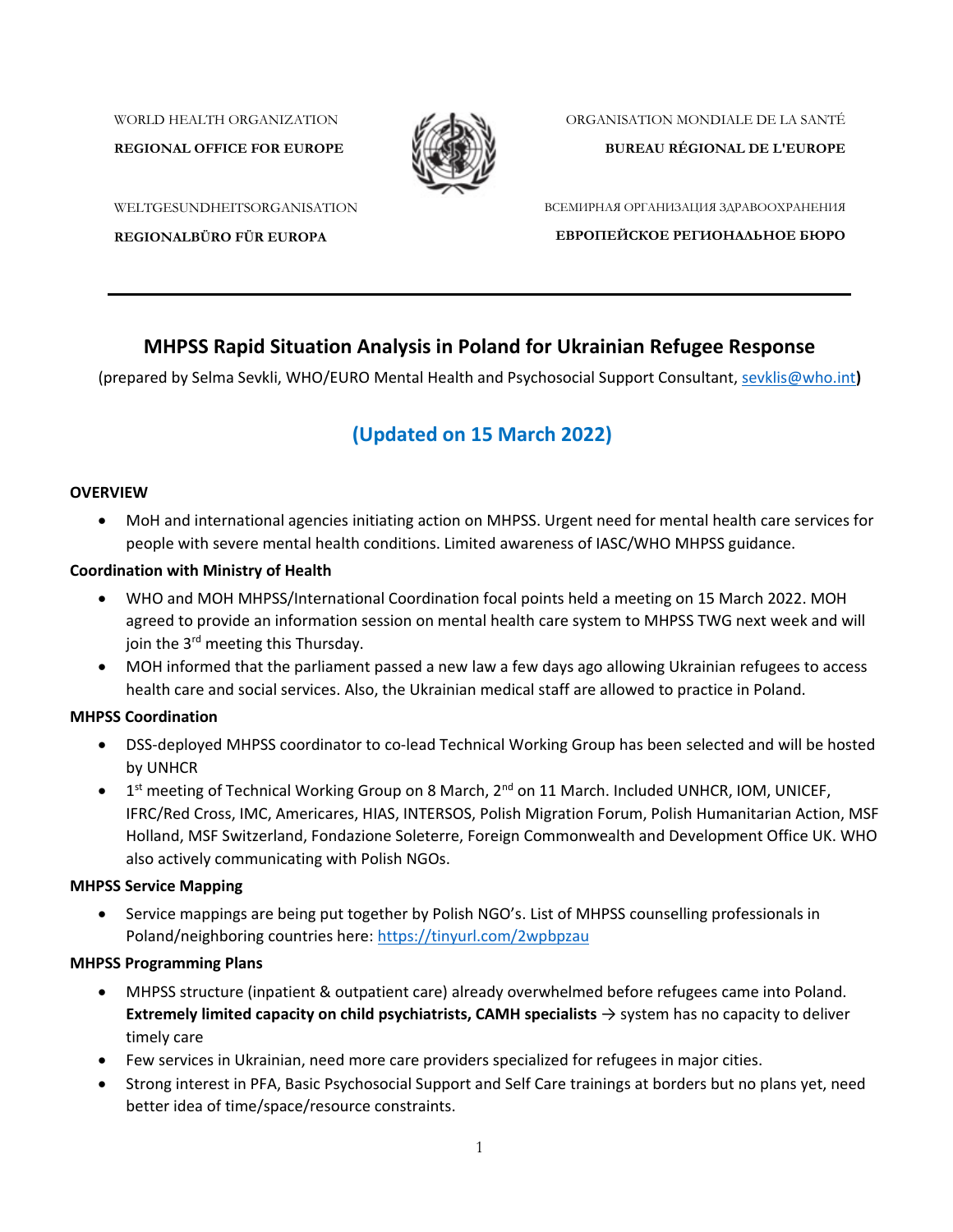• Key IASC/WHO MHPSS resources being translated into Polish, most ready in 1 week

## **DEMOGRAPHICS & PROJECTIONS ON NEED FOR MHPSS**

• More than 1.65 million Ukrainian refugees already entered Poland, about 100,000 per day, mostly women and children and elderly.  $\rightarrow$  WHO has reliable projected estimates<sup>1</sup> for mental health conditions following armed conflicts. The estimate is that the prevalence of mental disorders (depression, anxiety, post-traumatic stress disorder, bipolar disorder, and schizophrenia) is 22·1% (95% UI 18·8–25·7) at any point in time in conflict-affected populations. The mean comorbidity-adjusted, age-standardized point prevalence for severe disorders (schizophrenia, bipolar disorder, severe depression, severe anxiety, and severe post-traumatic stress disorder) is 5·1% (95% UI 4·0–6·5). Applying the above projections to the Ukrainian refugees entered Poland (based on 1.65 million population), **22.1% (>369,000) expected to have a mental disorder, 5.1% (>80.000) severe mental disorders**

## **SERVICES PROVIDED AT BORDERS/ RECEPTION CENTERS**

- 8 cross-border points between Ukraine–Poland and related reception centers
- Volunteer coordination differs by center, but services provided are similar (basic necessities, food, hygiene, beds)

### **PROTECTION CONCERNS**

- **There are private vehicles waiting at the border who are volunteering to take refugees away. Need followup on who is taken where, mindful of human trafficking**. Some reception centers (military and municipality led) screen those drivers and prohibit transport of refugees if in doubt of serosity
- Volunteers say children <8 don't realize danger of situation, children >8 significantly more distressed.
- Accessibility concerns for older adults and people with disabilities and illness

### **HEALTH CONCERNS**

- No systematic way to inform people of medical care service availability at borders and reception centers (WHO works with MoH on a leaflet to be presented to the refugees at the border). COVID-19 prevention measures are not in place, centers are crowded and have poor sanitation.
- Main health issues reported by paramedics are hypothermia, diarrhea, upper respiratory infections, fatigue, anxiety.
- Red Cross paramedic teams (and NGOs not licensed yet in Poland) are present in all reception centers visited, providing 24/7 services. Referrals done only for emergency cases to designated hospitals, not for specialized outpatient care.

### **MHPSS CONCERNS + RECOMMENDATIONS**

- Refugees informed about encounters with Russian soldiers knocking on their doors to leave their homes, witnessing shelling, losing contact with loved ones, second hand reports of rape by Russian soldiers, and almost everyone had spent days in shelters and metro stations with constant security risks and limited access to basic needs. People have two main worries: Where they will go next and if their male family members back home will remain alive.
- People understand that they must follow a process and are usually patient, calm and trusting the goodwill of people assisting them. Their facial expressions of fear and shock change quickly once they are assisted. All want to go back home as soon as possible.

 $\overline{a}$ <sup>1</sup> [https://www.thelancet.com/journals/lancet/article/PIIS0140-6736\(19\)30934-1/fulltext](https://www.thelancet.com/journals/lancet/article/PIIS0140-6736(19)30934-1/fulltext)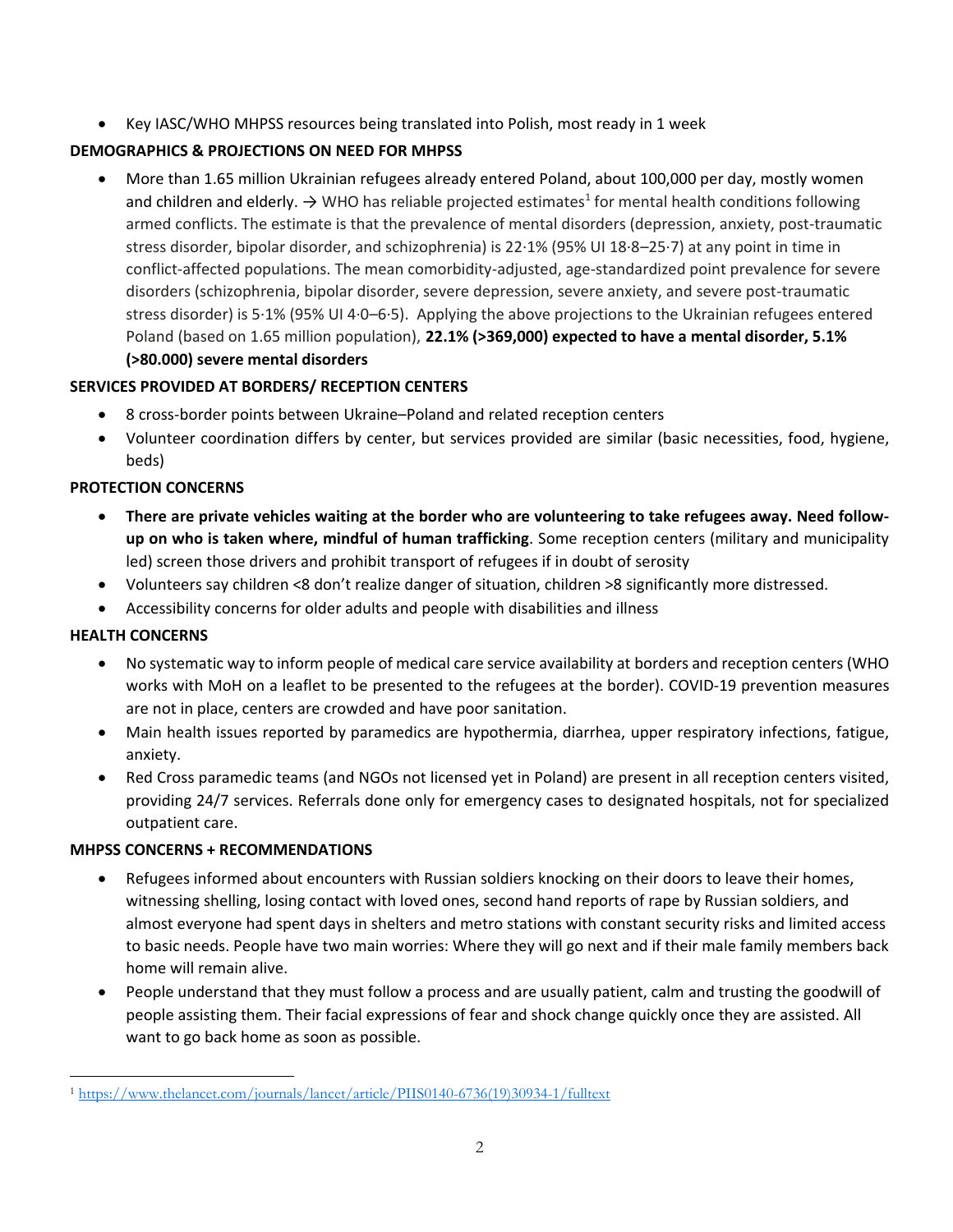- Misconceptions about MHPSS issues caused by emergencies are abundant, limited to PTSD.
- Although doing great work, there is a need to continue capacity building on WHO/IASC guidance, especially providing responders, volunteers, and **Polish host families** with trainings in PFA, basic psychosocial care and self-care.
- **Volunteers, medical teams, and refugees all expressed MHPSS as main concern**. Common mental and physical signs of acute stress reactions visible. Severe mental health conditions seen (e.g., schizophrenia, Alzheimers) along with severe stress reactions triggered by announcements, other refugees, etc. Refugees recount stories readily, limited private spaces for counseling.
- Information about rights and responsibilities in Poland/EU given leaflets but not in standardized way need **to inform** refugees in a standard and organized way. Also, there is a need to inform responders and volunteers on services and patient rights available for refugees.
- In only one reception center in Łodyna, Ustrzyki Dolne, was a psychologist and kindergarten teacher available to run a Child Friendly Space
- Medical teams lack psychotropic medication, except diazepam in some locations, which is given in injection form for extremely distressed people. **Psychotropic prescriptions and treatment protocols in Ukraine not valid in Poland**
- There is a need to improve coordination at all levels and keep up momentum for MHPSS coordination. Psychological First Aid (PFA) Trainings are in process of being planned by IOM and Red Cross, concrete plans not shared yet. WHO to continue leading MHPSS Technical Working Group until dedicated UNHCR/DSS expert is onboard to co lead while planning with EURO and HQ MHPSS focal points on mid-term plans on WHO's more specific MHPSS response. Focusing on sharing information with each other and brainstorming together on how to overcome challenges mentioned, speed up service mapping where possible.
- We must include major cities in MHPSS assessment plans in addition to borders and reception centers, with plans or follow up on what happens following arrival at destination. Particularly, need for confidential referral for people with specialized MHPSS needs.
- **Need to anticipate more vulnerable population is yet to flee Ukraine.**
- Enable communication with family members in Ukraine or on the move
- Ensure MHPSS is included in the upcoming health and protection assessments in more systematic way.
- Be mindful of triggering people with sensitive issues when doing assessments/ focus group discussions

### **ACTION POINTS**

### **Recommendations for next three weeks include:**

- Disseminate and utilize key IASC/WHO MHPSS resources in Polish and Ukrainian languages
- Ensure inclusion of MHPSS in Protection and Health assessments as well as programming
- Structure MHPSS Technical Working Group with priority objectives including service mapping
- Provide Psychological First Aid, Basic Psychosocial Support and Self Care trainings for responders
- Ensure accurate information is shared with refugees regarding their rights and responsibilities and services available to them in Poland and in EU
- Coordinate with relevant ministries for developing MHPSS services at all levels